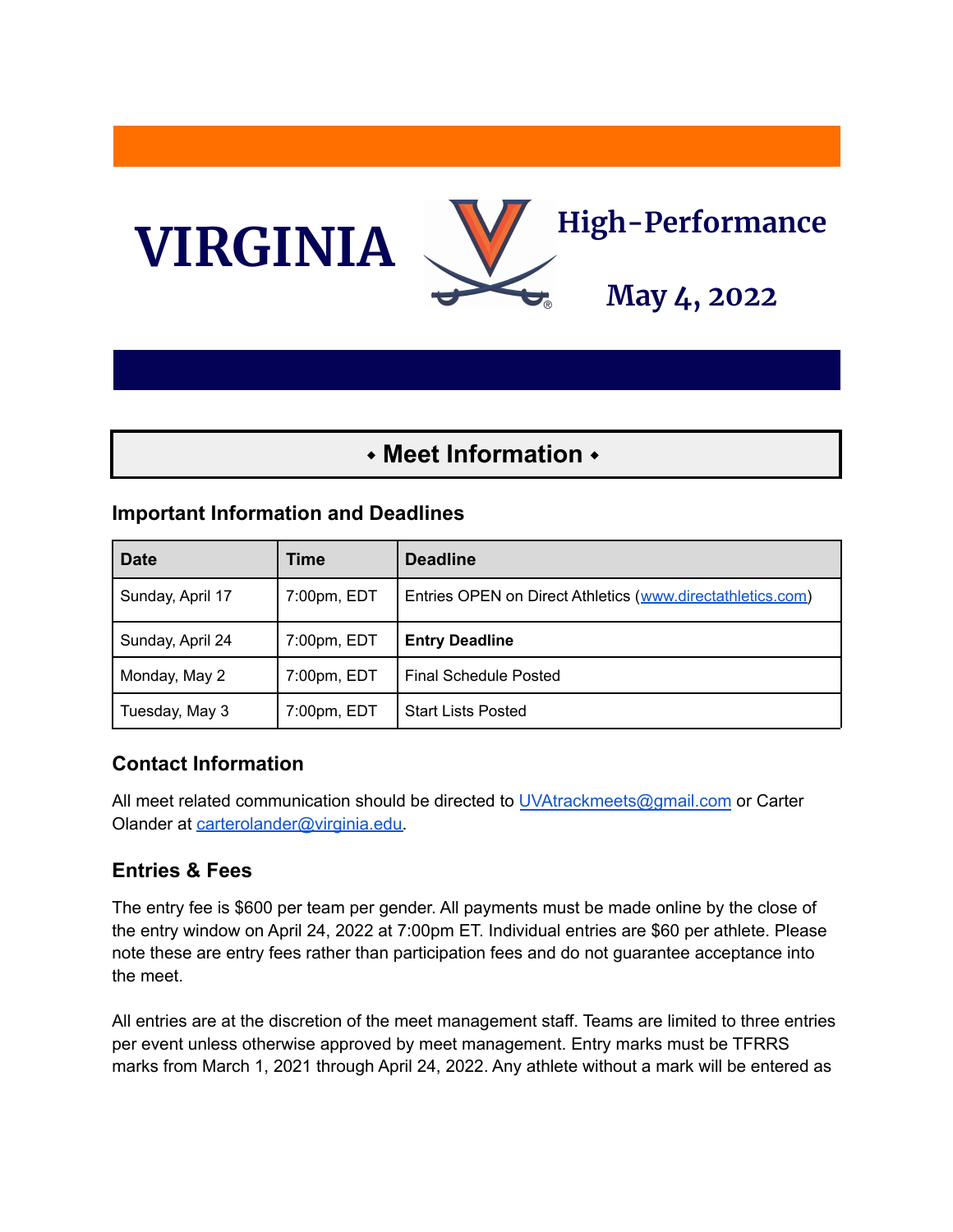a No Mark (NM) and coaches should email verifiable similar performances relevant to the entry to [UVAtrackmeets@gmail.com](mailto:UVAtrackmeets@gmail.com) or [carterolander@virginia.edu](mailto:carterolander@virginia.edu).

### **COVID-19 Protocols**

The competition will be conducted under the minimum COVID-19 medical standards as set forth by the Atlantic Coast Conference.

All coaches, staff, and non-competing athletes are required to wear a face covering at all times if unvaccinated. All competing athletes are required to wear a face covering if unvaccinated except during the portions of warm-up where it would be prohibitive and during actual competition. Physical distancing of six feet should be observed as much as possible.

#### **Results**

Results will be available at [www.flashresults.com.](http://www.flashresults.com)

#### **Tentative Schedule**

Enclosed, please find the tentative schedule of events. A final meet schedule will be posted by Monday, May 2 at 7:00pm ET. All event times are subject to change depending on field sizes and conditions.

#### **Declarations & Check-In**

All athletes must check-in at least 45 minutes prior to the start of the event. If an athlete does not check-in, they will be scratched from that event. The clerking tent will be located in the Southeast corner of the track near the competitor entrance.

#### **Packet Pick Up**

Packet pick up will be available at the track at least 90 minutes prior to the start of the first event on the day of competition.

#### **Spike Restrictions**

Spikes no longer than  $\frac{1}{4}$ " will be allowed. Use of  $\frac{3}{4}$ " spikes permitted for High Jump and Javelin.

#### **Implement Weights & Measures**

Implements must be certified and will be weighed at the track. The schedule for implement weigh-in times will be released by Monday, May 2.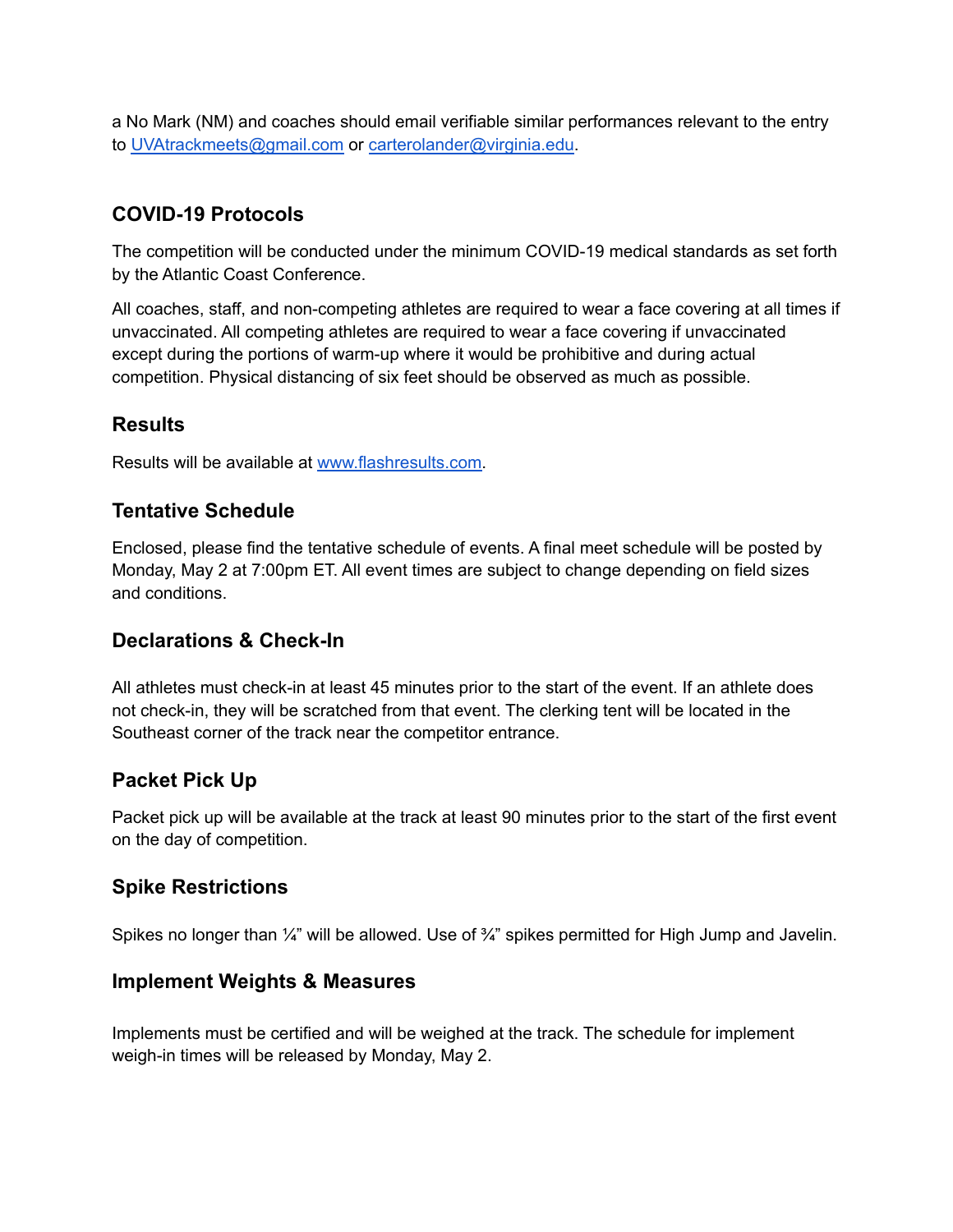#### **Facility Access**

There will not be access to locker rooms or showers. Space is limited, so athletes should only be inside the track facility in conjunction with their event. Wristbands will be included in the team packets and must be worn at all times.

#### **Team Tents**

Team tents are available for rental for the day of the meet. Please contact Charlie Murray at [charlie@skylinetentcompany.com](mailto:charlie@skylinetentcompany.com) by April 29 for additional information.

#### **Spectators**

Spectators will be allowed entry into the facility. More information will be released at a later date.

#### **Practice Schedule**

The track and field facility may be available for limited practice on the day prior to the event. Times must be scheduled with the meet staff. Please email [UVAtrackmeets@gmail.com](mailto:UVAtrackmeets@gmail.com) or [carterolander@virginia.edu](mailto:carterolander@virginia.edu) if interested.

#### **Sports Medicine**

Please contact the following with questions regarding medical care or training room issues.

| Mark Hinton           | Kat Barnes          |
|-----------------------|---------------------|
| mahinton@virginia.edu | kcb3vw@virginia.edu |
| (479) 249-5487        | $(434)$ 906-0519    |

A trainer credential will be included in the team packet. *All teams must travel with their own athletic trainer.* The team physician will be on call or present during the competition.

#### **Final Meet Notes**

All meet information is subject to change. Final meet procedures and last minute notes will be emailed to participating teams and individuals the week of the competition.